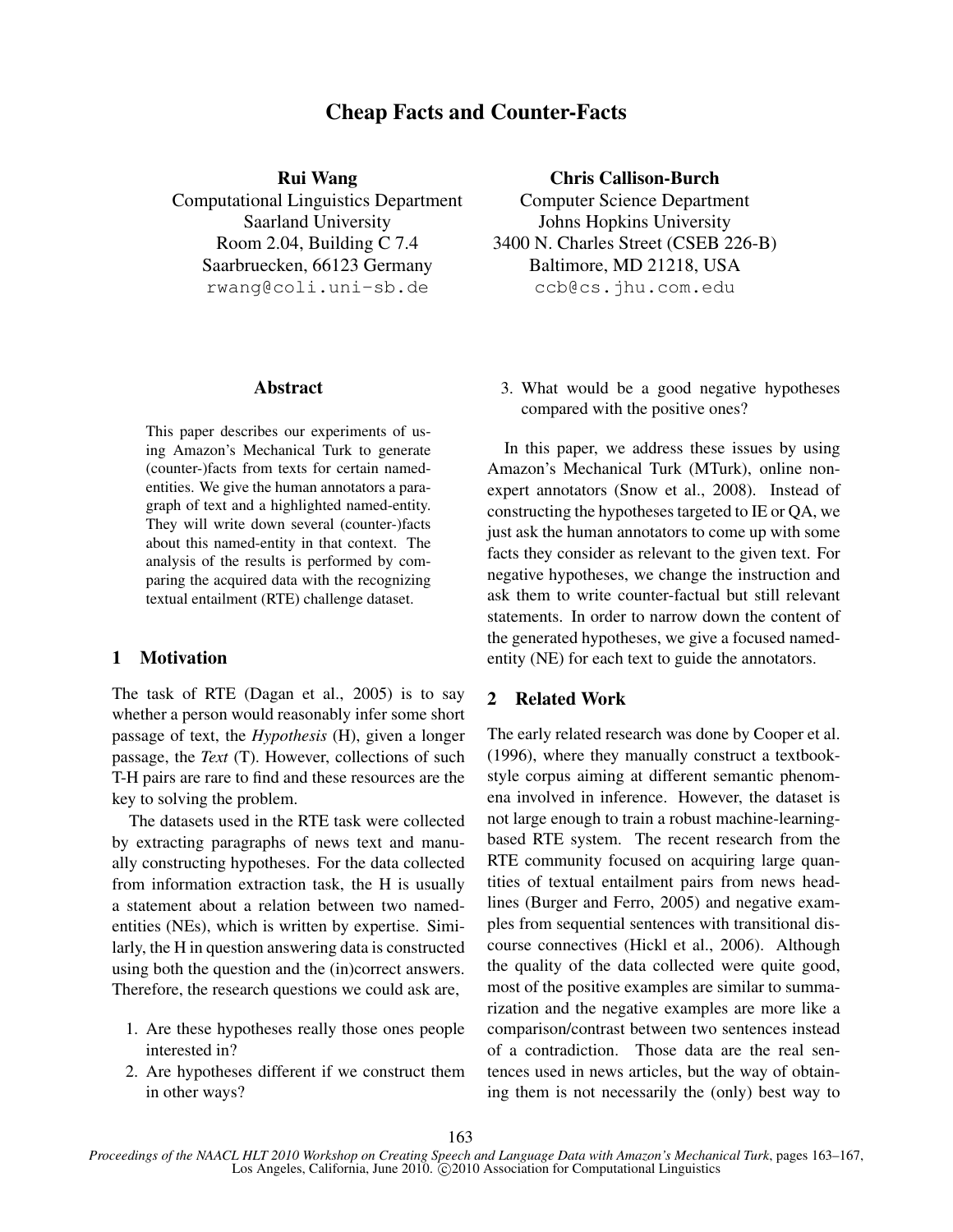find entailment pairs. In this paper, we investigate an alternative inexpensive way of collecting entailment/contradiction text pairs by crowdsourcing.

In addition to the information given by the text, common knowledge is also allowed to be involved in the inference procedure. The Boeing-Princeton-ISI (BPI) textual entailment test suite $<sup>1</sup>$  is specifically</sup> designed to look at entailment problems requiring world knowledge. We will also allow this in the design of our task.

## 3 Design of the Task

The basic idea of the task is to give the human annotators a paragraph of text with one highlighted named-entity and ask them to write some (counter- )facts about it. In particular, we first preprocess an existing RTE corpus using a named-entity recognizer to mark all the named-entities appearing in both T and H. When we show the texts to Turkers, we highlight one named-entity and give them one of these two sets of instructions:

- Facts: Please write several facts about the highlighted words according to the paragraph. You may add additional common knowledge (e.g. Paris is in France), but please mainly use the information contained in the text. But please do not copy and paste!
- Counter-Facts: Please write several statements that are contradictory to the text. Make your statements about the highlighted words. Please use the information mainly in the text. Avoid using words like not or never.

Then there are three blank lines given for the annotators to fill in facts or counter-factual statements. For each HIT, we gather facts or counter-facts for five texts, and for each text, we ask three annotators to perform the task. We give Turkers one example as a guide along with the instructions.

### 4 Experiments and Results

The texts we use in our experiments are the development set of the RTE-5 challenge (Bentivogli et al.,

|                      | Total | Average (per Text) |
|----------------------|-------|--------------------|
| <b>Extracted NEs</b> |       |                    |
| Facts                | 244   | 1.19               |
| Counter-Facts        | 121   | 1.11               |
| Generated Hypotheses |       |                    |
| Facts                | 790   | 3.85               |
| Counter-Facts        | 203   | 1.86               |

Table 1: The statistics of the (valid) data we collect. The *Total* column presents the number of extracted NEs and generated hypotheses and the *Average* column shows the average numbers per text respectively.

2009), and we preprocess the data using the Stanford named-entity recognizer (Finkel et al., 2005). In all, it contains 600 T-H pairs, and we use the texts to generate facts and counter-facts and hypotheses as references. We put our task online through Crowd-Flower<sup>2</sup>, and on average, we pay one cent for each (counter-)fact to the Turkers. CrowdFlower can help with finding trustful Turkers and the data were collected within a few hours.

To get a sense of the quality of the data we collect, we mainly focus on analyzing the following three aspects: 1) the statistics of the datasets themselves; 2) the comparison between the data we collect and the original RTE dataset; and 3) the comparison between the facts and the counter-facts.

Table 1 show some basic statistics of the data we collect. After excluding invalid and trivial ones<sup>3</sup>, we acquire 790 facts and 203 counter-facts. In general, the counter-facts seem to be more difficult to obtain than the facts, since both the total number and the average number of the counter-facts are less than those of the facts. Notice that the NEs are not many since they have to appear in both T and H.

The comparison between our data and the original RTE data is shown in Table 2. The average length of the generated hypotheses is longer than the original hypotheses, for both the facts and the counter-facts. Counter-facts seem to be more verbose, since additional (contradictory) information is added. For instance, example ID 425 in Table 4, Counter\_Fact\_1 can be viewed as the more informative but contradictory version of Fact<sub>-1</sub> (and the original hypoth-

<sup>1</sup>http://www.cs.utexas.edu/˜pclark/ bpi-test-suite/

<sup>2</sup>http://crowdflower.com/

<sup>&</sup>lt;sup>3</sup> Invalid data include empty string or single words; and the trivial ones are those sentences directly copied from the texts.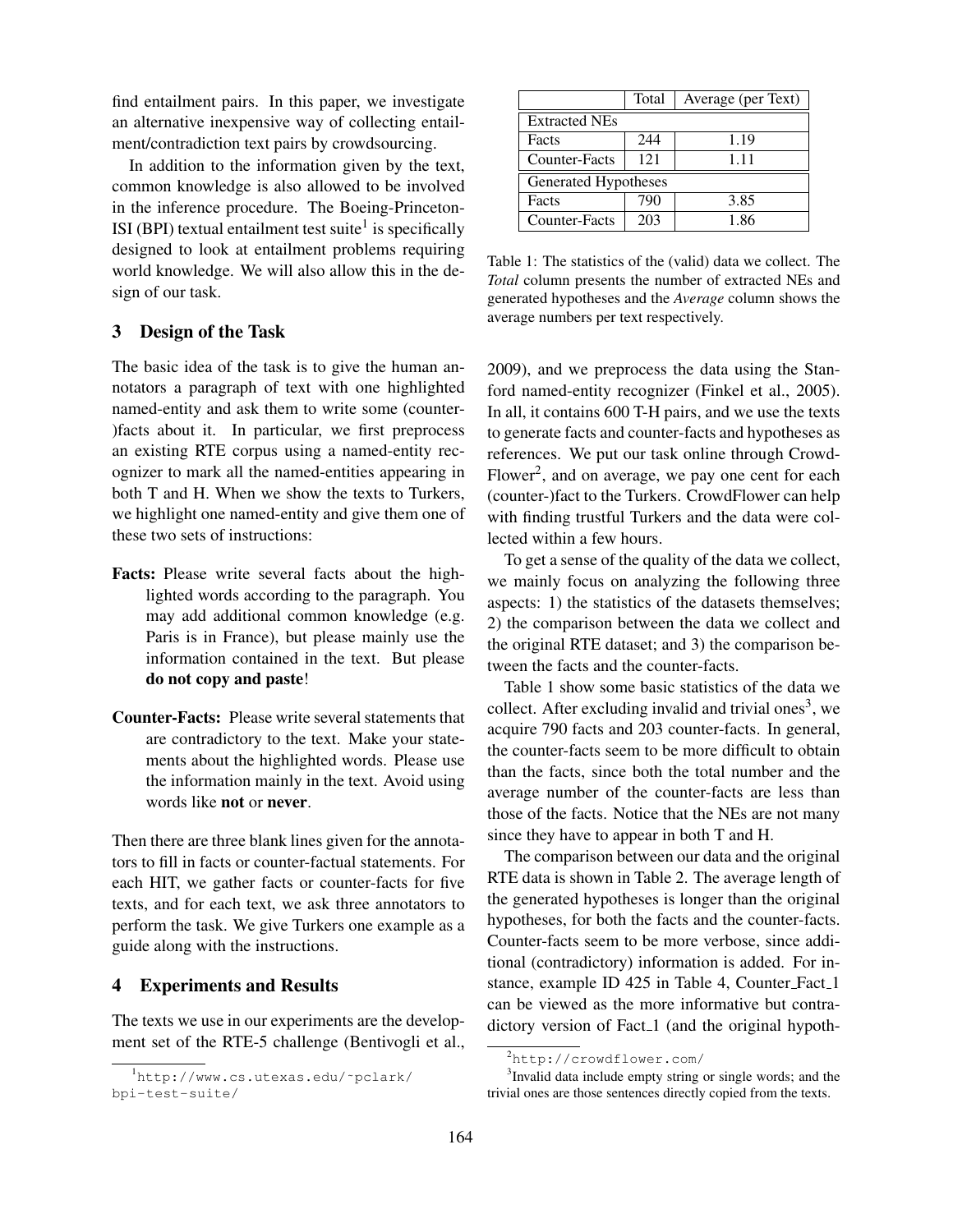esis). The average bag-of-words similarity scores are calculated by dividing the number of overlapping words of T and H by the total number of words in H. In the original RTE dataset, the entailed hypotheses have a higher BoW score than the contradictory ones; while in our data, facts have a lower score than the counter-facts. This might be caused by the greater variety of the facts than the counterfacts. Fact 1 of example ID 425 in Table 4 is almost the same as the original hypothesis, and Fact 2 of example ID 374 as well, though the latter has some slight differences which make the answer different from the original one. The NE position in the sentence is another aspect to look at. We find that people tend to put the NEs at the beginning of the sentences more than other positions, while in the RTE datasets, NEs appear in the middle more frequently.

In order to get a feeling of the quality of the data, we randomly sampled 50 generated facts and counter-facts and manually compared them with the original hypotheses. Table 3 shows that generated facts are easier for the systems to recognize, and the counter-facts have the same difficulty on average.

Although it is subjective to evaluate the *difficulty* of the data by human reading, in general, we follow the criteria that

- 1. Abstraction is more difficult than extraction;
- 2. Inference is more difficult than the direct entailment;
- 3. The more sentences in T are involved, the more difficult that T-H pair is.

Therefore, we view the Counter Fact 1 in example ID 16 in Table 4 is more difficult than the original hypothesis, since it requires more inference than the direct fact validation. However, in example ID 374, Fact<sub>-1</sub> is easier to be verified than the original hypothesis, and same as those facts in example ID 506. Similar hypotheses (e.g. Fact  $1$  in example ID 425 and the original hypothesis) are treated as being at the same level of difficulty.

After the quantitive analysis, let's take a closer look at the examples in Table 4. The facts are usually constructed by rephrasing some parts of the text (e.g. in ID 425, "after a brief inspection" is paraphrased by "investigated by" in Fact<sub>-2</sub>) or making a short

|               | Valid | Harder | Easier | Same |
|---------------|-------|--------|--------|------|
| Facts         | 76%   | 16%    | 24%    | 36%  |
| Counter-Facts | 84%   | 36%    | 36%    | 12%  |

Table 3: The comparison of the generated (counter-)facts with the original hypotheses. The *Valid* column shows the percentage of the valid (counter-)facts; and other columns present the distribution of harder, easier cases than the original hypotheses or with the same difficulty.

|                     | RTE-5   | Our Data |
|---------------------|---------|----------|
| Counter-/Facts      | 300/300 | 178/178  |
| All "YES"           | 50%     | 50%      |
| <b>BoW Baseline</b> | 57.5%   | 58.4%    |

Table 5: The results of baseline RTE systems on the data we collected, compared with the original RTE-5 dataset. The *Counter-/Facts* row shows the number of the T-H pairs contained in the dataset; and the other scores in percentage are accuracy of the systems.

summary (e.g. Fact 1 in ID 374, "George Stranahan spoke of Thompson's death."). For counter-facts, removing the negation words or changing into another adjective is one common choice, e.g. in ID 374, Counter Fact 1 removed "n't" and Counter Fact 3 changed "never" into "fully". The antonyms can also make the contradiction, as "rotten" to "great" in Counter Fact 2 in ID 374.

Example ID 506 in Table 4 is another interesting case. There are many facts about Yemen, but no valid counter-facts are generated. Furthermore, if we compare the generated facts with the original hypothesis, we find that people tend to give straightforward facts instead of abstracts<sup>4</sup>.

At last, we show some preliminary results on testing a baseline RTE system on this dataset. For the sake of comparison, we extract a subset of the dataset, which is balanced on entailment and contradiction text pairs, and compare the results with the same system on the original RTE-5 dataset. The baseline system uses a simple BoW-based similarity measurement between T and H (Bentivogli et al., 2009) and the results are shown in Table 5.

The results indicate that our data are slightly "easier" than the original RTE-5 dataset, which is consistent with our human evaluation on the sampled data

<sup>&</sup>lt;sup>4</sup>But this might also be caused by the design of our task.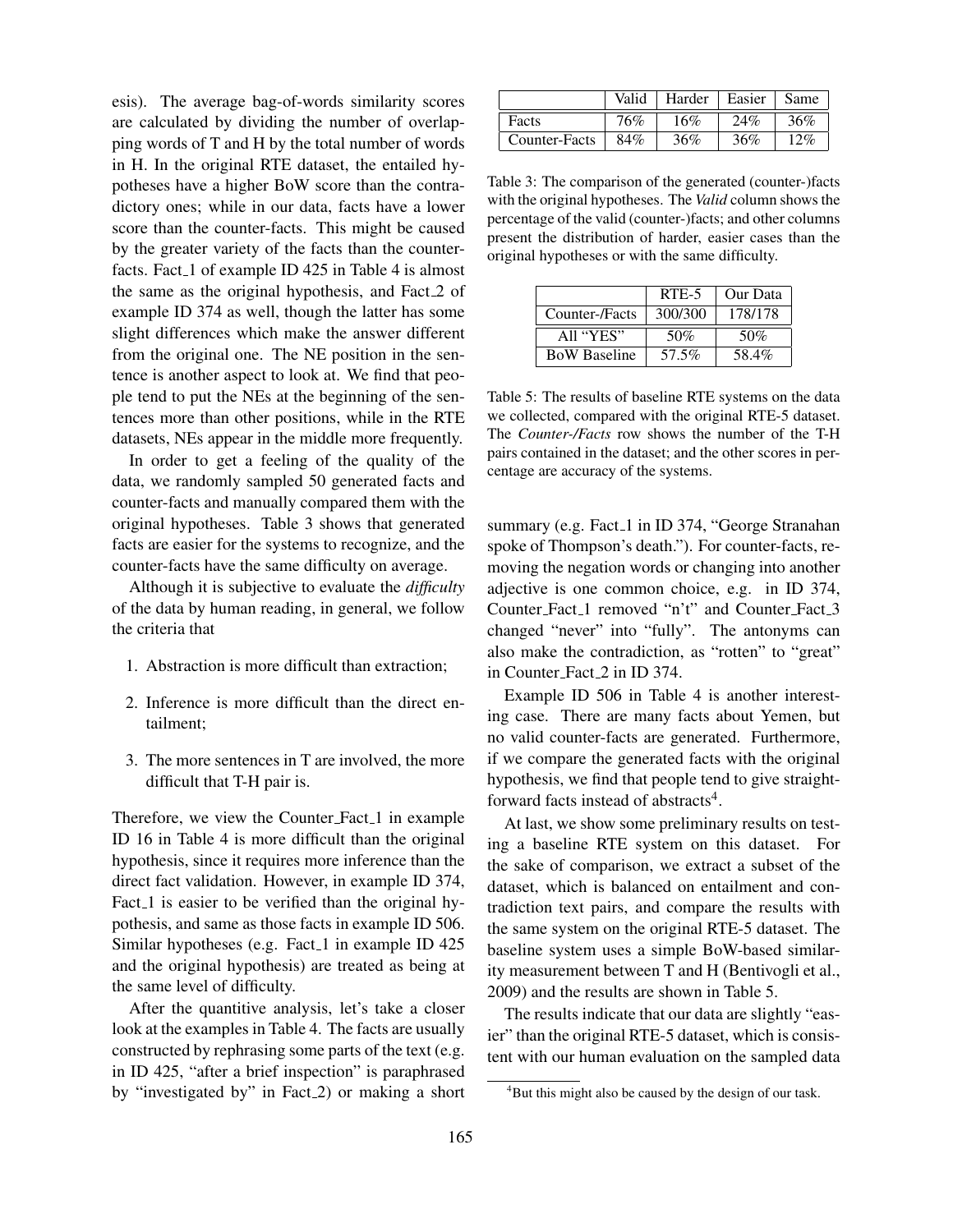|                                   | Ave. Length | Ave. BoW | <b>NE</b> Position |        |       |
|-----------------------------------|-------------|----------|--------------------|--------|-------|
|                                   |             |          | Head               | Middle | Tail  |
| Original Entailment Hypotheses    | 7.6         | 0.76     | 46%                | 53%    | $1\%$ |
| Facts                             | 9.8         | 0.68     | 68%                | 29%    | 3%    |
| Original Contradiction Hypotheses | 7.5         | 0.72     | 44%                | 56%    | $0\%$ |
| Counter-Facts                     | 12.3        | 0.75     | 59%                | 38%    | 3%    |

Table 2: The comparison between the generated (counter-)facts and the original hypotheses from the RTE dataset. The *Ave. Length* column represents the average number of words in each hypothesis; The *Ave. BoW* shows the average bag-of-words similarity compared with the text. The three columns on the right are all about the position of the NE appearing in the sentence, how likely it is at the head, middle, or tail of the sentence.

(Table 3). However, it is still too early to draw conclusions based on the simple baseline results.

#### 5 Conclusion and Future Work

In this paper, we report our experience of using MTurk to collect facts and counter-facts about the given NEs and texts. We find that the generated hypotheses are not entirely the same as the original hypotheses in the RTE data. One direct extension would be to use more than one NE at one time, but it may also cause problems, if those NEs do not have any relations in-between. Another line of research would be to test this generated resources using some real existing RTE systems and compare the results with the original RTE datasets, and also further explore the potential application of this resource.

### Acknowledgments

The first author is supported by the PIRE scholarship program. The second author is supported by the EuroMatrixPlusProject (funded by the European Commission), by the DARPA GALE program under Contract No. HR0011-06-2-0001, and by the NSF under grant IIS-0713448. The views and findings are the authors' alone.

### **References**

- L. Bentivogli, B. Magnini, I. Dagan, H.T. Dang, and D. Giampiccolo. 2009. The fifth pascal recognizing textual entailment challenge. In *Proceedings of the Text Analysis Conference (TAC 2009) Workshop*, Gaithersburg, Maryland, USA, November. National Institute of Standards and Technology.
- John Burger and Lisa Ferro. 2005. Generating an entailment corpus from news headlines. In *Proceedings of*

*the ACL Workshop on Empirical Modeling of Semantic Equivalence and Entailment*, pages 49–54, Ann Arbor, Michigan, USA. Association for Computational Linguistics.

- Robin Cooper, Dick Crouch, Jan Van Eijck, Chris Fox, Johan Van Genabith, Jan Jaspars, Hans Kamp, David Milward, Manfred Pinkal, Massimo Poesio, and Steve Pulman. 1996. Using the framework. Technical Report LRE 62-051 D-16, The FraCaS Consortium.
- I. Dagan, O. Glickman, and B. Magnini. 2005. The pascal recognising textual entailment challenge. In *Proceedings of the PASCAL Challenges Workshop on Recognising Textual Entailment*.
- Jenny Rose Finkel, Trond Grenager, and Christopher Manning. 2005. Incorporating non-local information into information extraction systems by gibbs sampling. In *Proceedings of the 43nd Annual Meeting of the Association for Computational Linguistics (ACL 2005)*, pages 363–370. Association for Computational Linguistics.
- Andrew Hickl, John Williams, Jeremy Bensley, Kirk Roberts, Bryan Rink, and Ying Shi. 2006. Recognizing textual entailment with lcc's groundhog system. In *Proceedings of the Second PASCAL Challenges Workshop*.
- Rion Snow, Brendan O'Connor, Daniel Jurafsky, and Andrew Y. Ng. 2008. Cheap and fast - but is it good? Evaluating non- expert annotations for natural language tasks. In *Proceedings of EMNLP*.